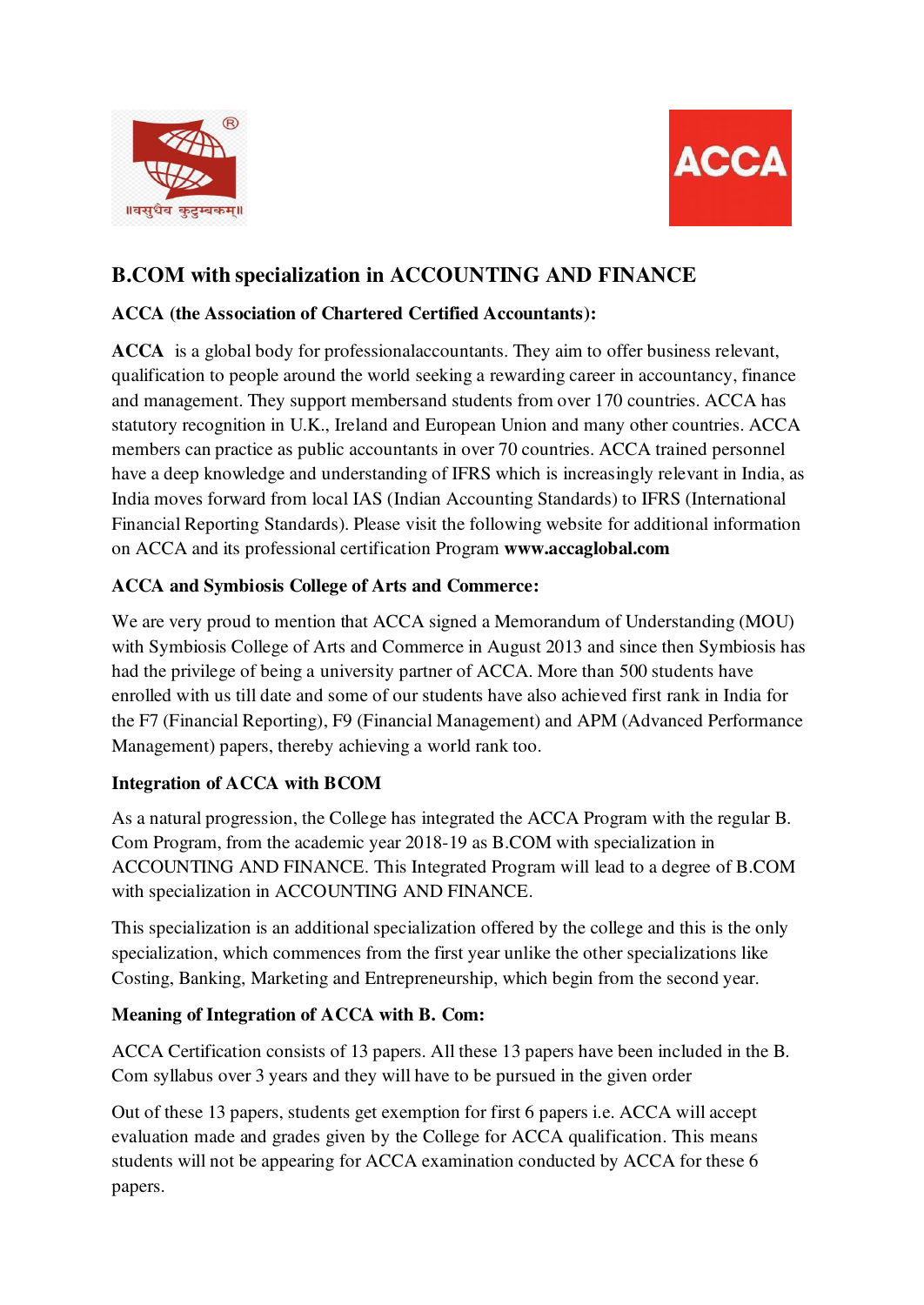Remaining 7 papers are integrated in 2nd and 3rd year of B.Com. The student will have to appear for two exams for these papers viz**. College examination for B. Com Degree** and **ACCA examinations for ACCA qualification simultaneously**.

College examinations are conducted twice a year i.e. in October and in April. However, ACCA conducts its examination 4 times a year i.e. one attempt per quarter. For further details and clarification, please contact the ACCA desk in the College.

As stated earlier the student will be required to appear for the ACCA examinations for the remaining 7 papers, to obtained the ACCA professional qualification and will have to pay exam fees directly to ACCA, at the time of enrolling for the examination. Exam fees for these 7 papers are not included in the college fees.

#### **Following are the benefits to students by opting for this Program:**

- 1. Degree in B. Com with specialization in Accounting and Finance
- 2. Exemption of 6 papers towards acquiring Professional Certification of ACCA
- 3. A discounted registration fees of ACCA will be applicable
- 4. Waiver of annual subscription fees for the first year
- 5. Waiver of exemption fees for the first 6 papers
- 6. Electronic copy of ACCA learning material,

\*Annual subscription for second year onwards and ACCA examination fees for the last 7 papers are not included in the college fees and will have to be paid by the student directly to ACCA.

#### **Admission procedure for Students:**

1. An Indian student will qualify for the ACCA integration Programme only after fulfilling the merit criteria for the regular B. Com Program. This process will commence only after the declaration of 12th Standard results. All details of the admission process will be displayed on the College Website.

2. NRI and Foreign students need to get their documents scanned and apply to the International Office of Symbiosis Centre for International Education (SCIE) after the 12th standard results.